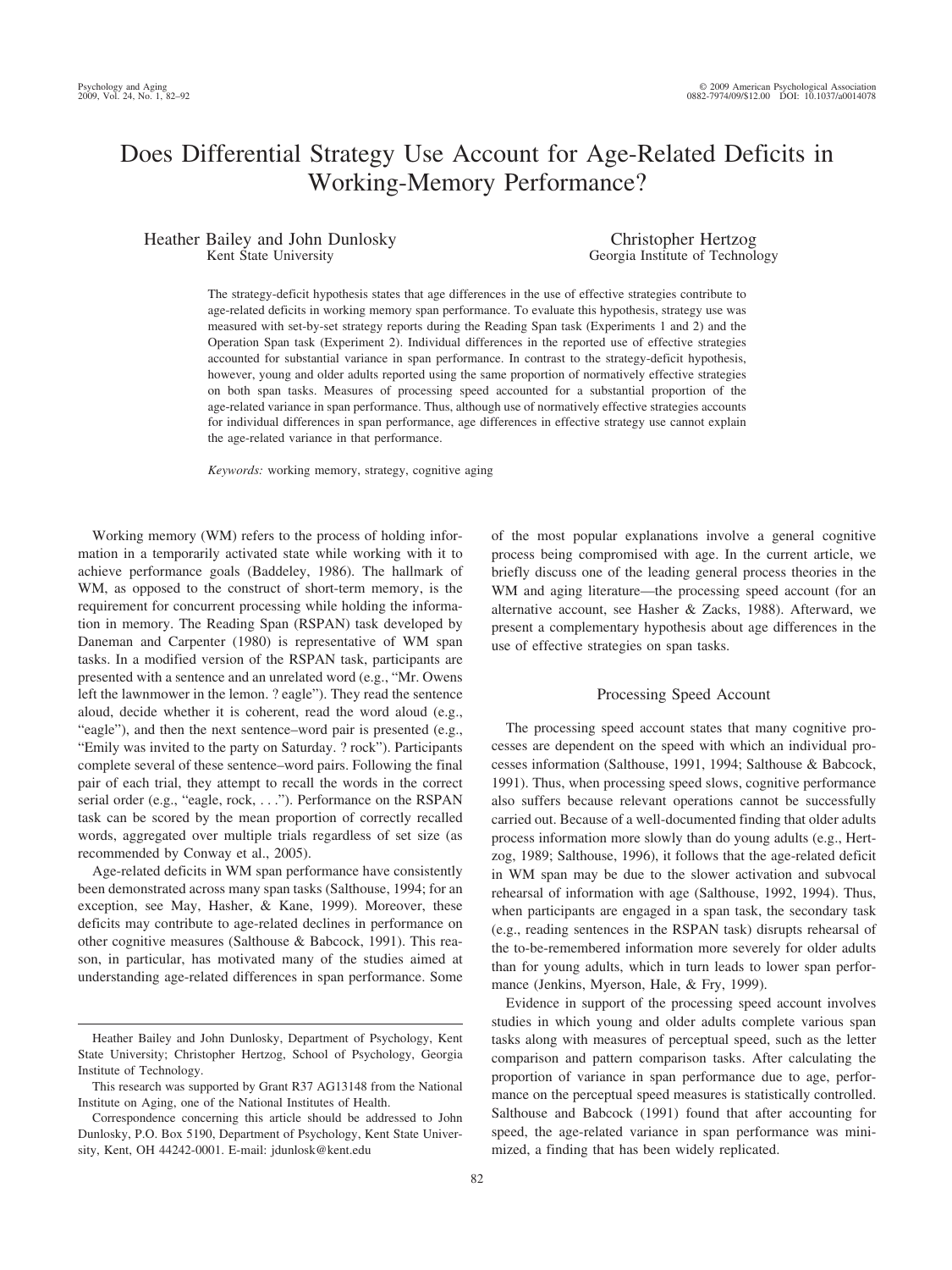# Strategy-Deficit Hypothesis of Age-Related Differences in Span Performance

The purpose of the current studies was to introduce and evaluate the *strategy-deficit hypothesis*, which states that strategy use contributes to age-related deficits in span performance. We view this hypothesis as complementary to previous theories because deficient strategies and degraded cognitive-processing mechanisms may combine to reduce older adults' performance on span tasks. Two relevant lines of research have examined the role of strategy use in cognition and, more specifically, in span performance. First, studies have demonstrated that individual differences in strategy use account for a reliable amount of variance in span performance (Dunlosky & Kane, 2007; Friedman & Miyake, 2004; Kaakinen & Hyönä, 2007; McNamara & Scott, 2001; Turley-Ames & Whitfield, 2003). In particular, span performance is usually higher for individuals who report using normatively effective strategies (e.g., interactive imagery or sentence generation) to process the to-be-remembered words than for individuals who report using less effective ones (e.g., rote repetition or no rehearsal). Thus, strategies do influence individual differences in span performance, but the fast-paced nature of span tasks makes using strategies difficult, so strategy use is far from prevalent. For instance, Dunlosky and Kane (2007) found that only 30% of younger adults reported using effective strategies on the Operation Span (OSPAN) task, which is a span task similar to the RSPAN task and is described in detail in the introduction to Experiment 2.

Second, age differences in strategy use have been observed on episodic memory tasks. For example, Hertzog, McGuire, and Lineweaver (1998) found that a larger percentage of young adults than older adults produced effective strategies on a free-recall task (see also Zivian & Darjes, 1983). Older adults were also less likely to spontaneously use verbal or imaginal mediators for associative memory tests (Dunlosky & Hertzog, 2001; Kausler, 1994; for an exception, see Hertzog, Dunlosky, & Robinson, 2008). Thus, age-related deficits in span performance may arise because young adults are also more strategic on span tasks than are older adults. As compared to episodic memory tasks, span tasks place more demands on the central executive by requiring concurrent processing while encoding the to-be-remembered words (Engle, Tuholski, Laughlin, & Conway, 1999). More cognitively demanding tasks may exaggerate the age differences in strategy production by constraining allocation of resources needed to implement encoding strategies (Naveh-Benjamin, Craik, Guez, & Krueger, 2005). Any speed-of-processing constraints on implementing strategies could have a larger effect on older adults, given age-related slowing of information-processing speed (Verhaeghen & Marcoen, 1994). Age-related deficiencies in executive functioning, combined with the difficulty in producing strategies on span tasks, could produce larger age differences in strategy use on span tasks than have been observed with episodic memory tasks. The strategy-deficit hypothesis predicts (a) that age-related deficits will arise in the production of effective encoding strategies while performing a span task and (b) that these strategic deficits will, in turn, account for some of the age-related variance in span performance.

#### Experiment 1

To evaluate the strategy-deficit hypothesis in Experiment 1, we compared young and older adults' strategy production on the RSPAN task. Strategy production was measured through strategy reports about which strategy participants used to remember the words for each set. After each trial, participants were asked whether they used reading, repetition, sentence generation, mental imagery, meaningful grouping, or some other strategy to remember the critical words in that set. These particular strategy options were chosen because prior research indicated that people use them on verbal span tasks (Dunlosky & Kane, 2007; Turley-Ames & Whitfield, 2003). Each strategy was described in a jargon-free manner. For example, repetition was described as "I repeated the words as much as possible," and sentence generation was described as "I used a sentence to link the words together" (for an example of the full prompt used to obtain strategy reports, see Dunlosky & Kane, 2007). As important, we did not provide information about which strategies are normatively the most effective in an attempt to minimize demand characteristics on strategy production. Making these strategy reports during the task has had a minimal reactive effect on reported strategies and on task performance (Dunlosky & Hertzog, 2001; Dunlosky & Kane, 2007). Nevertheless, given that the strategies were listed on each trial, the use of any given strategy by a participant may not have been entirely spontaneous.

In Experiment 1, we used the RSPAN task to assess whether age-related deficits in the production of effective encoding strategies would arise during a span task. To do so, two analytic methods can be used. The first is the a priori method in which strategies are first categorized into two classes (normatively effective strategies and normatively less effective ones) before analyses of span performance are conducted for that experiment. In the present case, this categorization was based on decades of memory research indicating that memory performance is usually greater for imagery, sentence generation, and grouping (hence, normatively more effective strategies) than for reading and repetition (for reviews, see Dunlosky & Kane, 2007; Hertzog et al., 1998; Richardson, 1998). Next, the a priori categorization is validated against previous research by comparing span performance for the two classes of strategies. By contrast, for the empirical method, effective and less effective strategies are first determined by analyses of span performance for the given data set. For instance, in Experiment 1, strategies that yielded the highest span performance would be categorized as effective, whereas strategies that yielded lower performance would be categorized as less effective.

Both methods have advantages and disadvantages. The a priori method may result in miscategorizing a particular strategy report for a given experiment (e.g., categorizing reading as normatively less effective for an experiment even though when people reported using it, they actually performed well). The empirical method can constrain the data such that individual differences in the use of empirically effective strategies must be related to span performance. For instance, as long as one kind of strategy yields high levels of span performance, then by fiat participants who more often use that strategy (even if it is merely reading the words) perform the best on the span task. This potential problem with circularity is sidestepped by the a priori method. Given this rationale and to remain consistent with the a priori method used in similar research (for reviews, see Dunlosky & Hertzog, 1998; Richardson, 1998; Touron, Oransky, Meier, & Hines, 2007), we report results from the a priori method. Even so, we did conduct both analytic methods, and they supported the same conclusions in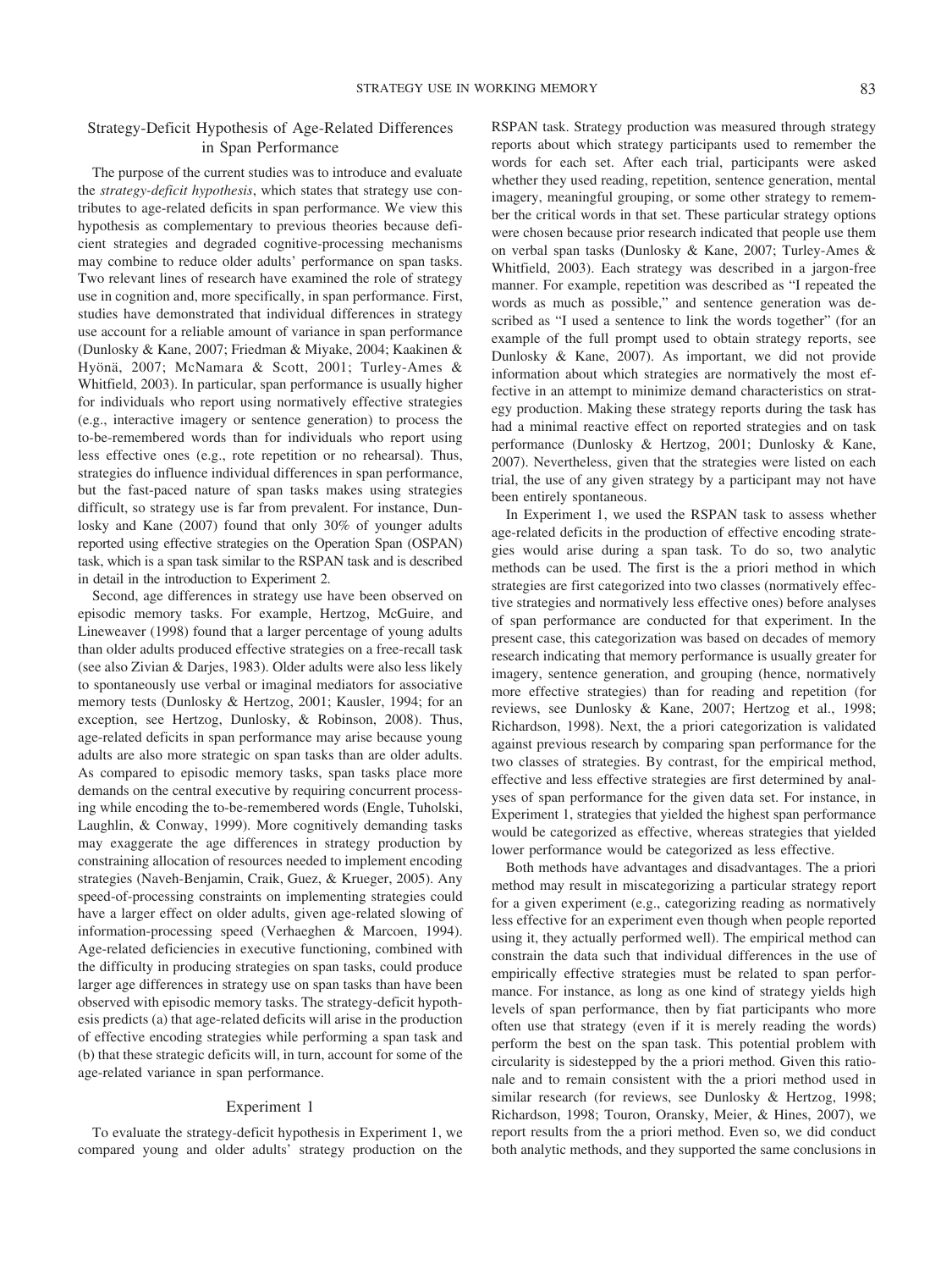all cases but one, which we briefly mention in the *Results* section of Experiment 2.

After using the a priori method to categorize the strategies on the RSPAN task, we evaluated the strategy-deficit hypothesis by comparing how often young and older adults reported using normatively effective strategies and by evaluating whether individual differences in effective strategy use accounted for age-related variance in span performance.

# *Method*

## *Participants*

A total of 27 undergraduates (17 female, 10 male) from introductory psychology courses at Kent State University participated to complete a course requirement. Their mean age was 19.2 years, and their mean number of years of education was 12.2. Older adults were recruited through a newspaper advertisement in northeast Ohio. Participants were screened for history of dementia, stroke, and medications for memory problems. After exclusions, a total of 25 older adults (13 female, 12 male) participated in this experiment. Each person was paid \$20 for their participation. The mean age for the older adults was 69 years, and their mean number of years of education was 15.4.

All participants completed two measures of perceptual speed the letter comparison task and the pattern comparison task—and one measure of vocabulary knowledge. The classic pattern of age differences was found in which young adults performed reliably better than older adults on both perceptual tasks, but older adults displayed reliably higher vocabulary knowledge than did young adults (Table 1).

#### *Materials: RSPAN*

Participants were presented with either a conceptually valid or an invalid sentence along with an unrelated word. They were instructed to read the sentence aloud, report whether it made sense, and then read the word aloud. Once the word was read aloud, the next sentence–word pair appeared on the screen. After the final pair of each set was presented, a recall cue prompted participants

Table 1

*Demographics*

|                    | Young |              | Older |      |         |      |
|--------------------|-------|--------------|-------|------|---------|------|
| Variable           | M     | SE           | M     | SE   | t       | d    |
|                    |       | Experiment 1 |       |      |         |      |
| Letter Comparison  | 21.4  | 0.8          | 17.4  | 0.9  | 3.36    | 0.95 |
| Pattern Comparison | 40.5  | 1.2          | 32.1  | 1.3  | 4.72    | 1.34 |
| Vocabulary         | 12.2  | 0.5          | 20.1  | 1.2  | $-6.25$ | 1.76 |
| Years of education | 12.2  | 0.2          | 15.4  | 0.6  | $-5.16$ | 1.46 |
|                    |       | Experiment 2 |       |      |         |      |
| Letter Comparison  | 21.5  | 0.7          | 18.5  | 0.8  | 2.62    | 0.64 |
| Pattern Comparison | 41.4  | 1.2          | 30.5  | 1.2. | 6.38    | 1.57 |
| Vocabulary         | 13.5  | 0.7          | 21.2  | 1.3  | $-5.53$ | 1.36 |
| Years of education | 12.1  | 0.4          | 15.9  | 2.5  | $-8.80$ | 2.19 |

*Note.* Maximum Vocabulary score = 36; maximum Letter Comparison score  $= 42$ ; maximum Pattern Comparison score  $= 60$ .

to write the target words in serial order. RSPAN consisted of 15 experimenter-paced trials that ranged from three to seven sentence–word pairs. In Experiment 1, pairs were presented in a descending format (i.e., the largest sets were presented first and the smallest sets were presented last), as inspired by May et al. (1999), so that any age-related differences in span performance would be less attributable to deficits in inhibition.

#### *Procedure*

Participants completed a 2-hr session with multiple tasks. The first task was the RSPAN task. Following recall on each trial, participants provided set-by-set strategy reports. The pairs from each set were presented together on the screen, and participants indicated which strategy they used to remember the words in that set. The strategy options included passive reading, rote repetition, sentence generation, imagery, meaningful grouping, and other. After the RSPAN task, participants completed a demographics questionnaire, the letter comparison task, the pattern comparison task, and the vocabulary knowledge task, in that order.

## *Results*

We first report overall RSPAN performance to demonstrate that age-related deficits occurred, and then we report span performance as a function of strategy use. Most important, to assess the strategy-deficit hypothesis, we present the proportion of each strategy that participants reported using and the degree to which production deficiencies can account for age-related variance in span performance.

#### *RSPAN Performance*

Overall performance on the RSPAN task was computed with partial-credit unit scoring, which is the mean proportion of correctly recalled words not weighted by set size (for details, see Conway et al., 2005). As expected, age-related differences arose in RSPAN performance. Young adults recalled .53 of the to-beremembered words, whereas older adults recalled .40 of the words,  $t(50) = 3.38, p < .001$ , Cohen's  $d = 0.96$  (Cohen, 1988).

#### *WM Performance as a Function of Reported Strategy Use*

We first computed span performance for each trial as a function of reported strategy, and then for each participant, we averaged across all trials for each kind of strategy report (Table 2). Next, we analyzed the performance data, using the a priori method in which we categorized the strategy reports into two classes (as in Dunlosky & Kane, 2007): normatively effective strategies and normatively less effective ones. As in previous research, we considered interactive imagery, sentence generation, and grouping to be normatively effective, whereas passive reading and rote repetition were considered to be normatively less effective (for a review, see Richardson, 1998). The *other* option was not a priori categorizable as effective or less effective, so it was not included in either class.

Using these two classes, we conducted the inferential analysis on span performance as a function of normatively effective versus less effective strategies (Figure 1). A 2 (age)  $\times$  2 (strategy type: effective vs. less effective) repeated measures analysis of variance (ANOVA) revealed a reliable main effect for type of strategy, *F*(1,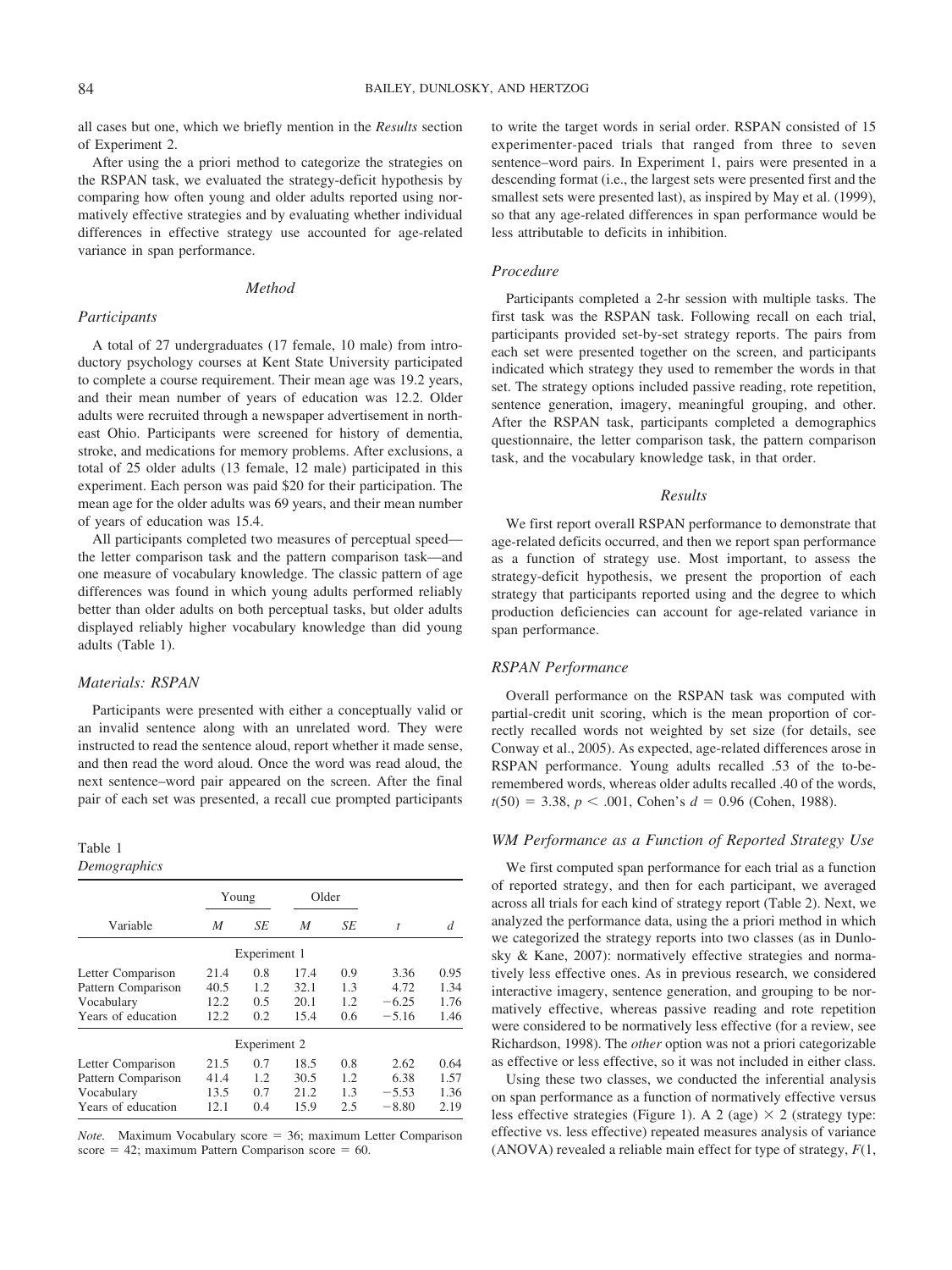Table 2 *RSPAN Performance as a Function of Strategy Use for Experiment 1*

|              |                  | Read       |            | Repeat     |                  | Imagery    |                  | Sentence   |            | Group      |            | Other      |
|--------------|------------------|------------|------------|------------|------------------|------------|------------------|------------|------------|------------|------------|------------|
| Group        | $\boldsymbol{M}$ | SE         | M          | SE         | $\boldsymbol{M}$ | SE         | $\boldsymbol{M}$ | SE         | M          | SE         | M          | SE         |
| Young<br>Old | .36<br>.25       | .03<br>.05 | .51<br>.37 | .03<br>.04 | .58<br>.48       | .04<br>.06 | .50<br>.41       | .06<br>.08 | .53<br>.59 | .11<br>.09 | .47<br>.24 | .11<br>.05 |

*Note.*  $RSPAN = Reading Span task.$ 

 $36$ ) = 13.75,  $p < .01$ ,  $\eta^2$  = .266. RSPAN performance was greater when participants reported using effective rather than less effective strategies. The main effect of age approached significance, *F*(1, 36) = 3.186,  $p = .08$ ,  $\eta^2 = .08$ , but the Age  $\times$  Strategy Type interaction was not reliable,  $F(1, 36) = 1.84$ ,  $p = .18$ ,  $\eta^2 = .03$ . Because a trend toward an interaction is evident in Figure 1, we conducted a power analysis, which indicated that an additional 101 participants would be needed in both groups to obtain a reliable interaction with the obtained effect size (Faul, Erdfelder, Lang, & Buchner, 2007). In any event, the trend was in the direction of older adults demonstrating greater gains by using effective strategies. Older adults not only used effective strategies while performing a span task, they also benefited from using them.

We analyzed span performance as a function of effective strategy use and set size, separated into large (6 and 7) and small (3 and 4) set sizes. A 2 (age)  $\times$  2 (set size: large vs. small) repeated measures ANOVA yielded a reliable main effect of set size, *F*(1,  $26$ ) = 37.19,  $p < .001$ ,  $\eta^2$  = .59, indicating that participants performed significantly better on smaller set sizes (proportion  $correct = .70$ ) as compared to larger set sizes (proportion correct = .41). Neither the main effect of age nor the Age  $\times$  Set Size interaction were reliable, both  $Fs < 1$ .

#### *Proportion of Reported Strategy Use*

The proportions of RSPAN trials on which participants reported using each strategy are presented in Table 3. Unexpectedly, young and older adults reported using a similar proportion of normatively effective strategies. Overall, young adults reported using effective strategies on approximately .27 of the RSPAN trials, whereas older adults reported using them on approximately .34 of the trials,  $t(50) = 0.93$ ,  $p = .18$ ,  $d = 0.26$ . The direction of the effect favored older adults, ruling out the strategy-deficit hypothesis in its most general form.

Averaged across trials and participants, young and older adults had similar proportions of reported strategy use. Yet, the same proportion of strategy use averaged across participants may actually have resulted from a different pattern of strategy use at the level of individuals. For instance, each older adult may have chosen a single strategy across all trials, whereas young adults may have switched strategies throughout the task. To explore this possibility, we examined the variability in strategy selection by assessing the total number of strategies used by each participant. Table 4 shows that most participants used at least two or more different strategies, and the variability of strategy selection did not



*Figure 1.* Mean proportion correct on the Reading Span task as a function of normatively effective strategies and less effective strategies for young and older adults in Experiment 1. Error bars represent the standard errors of each mean.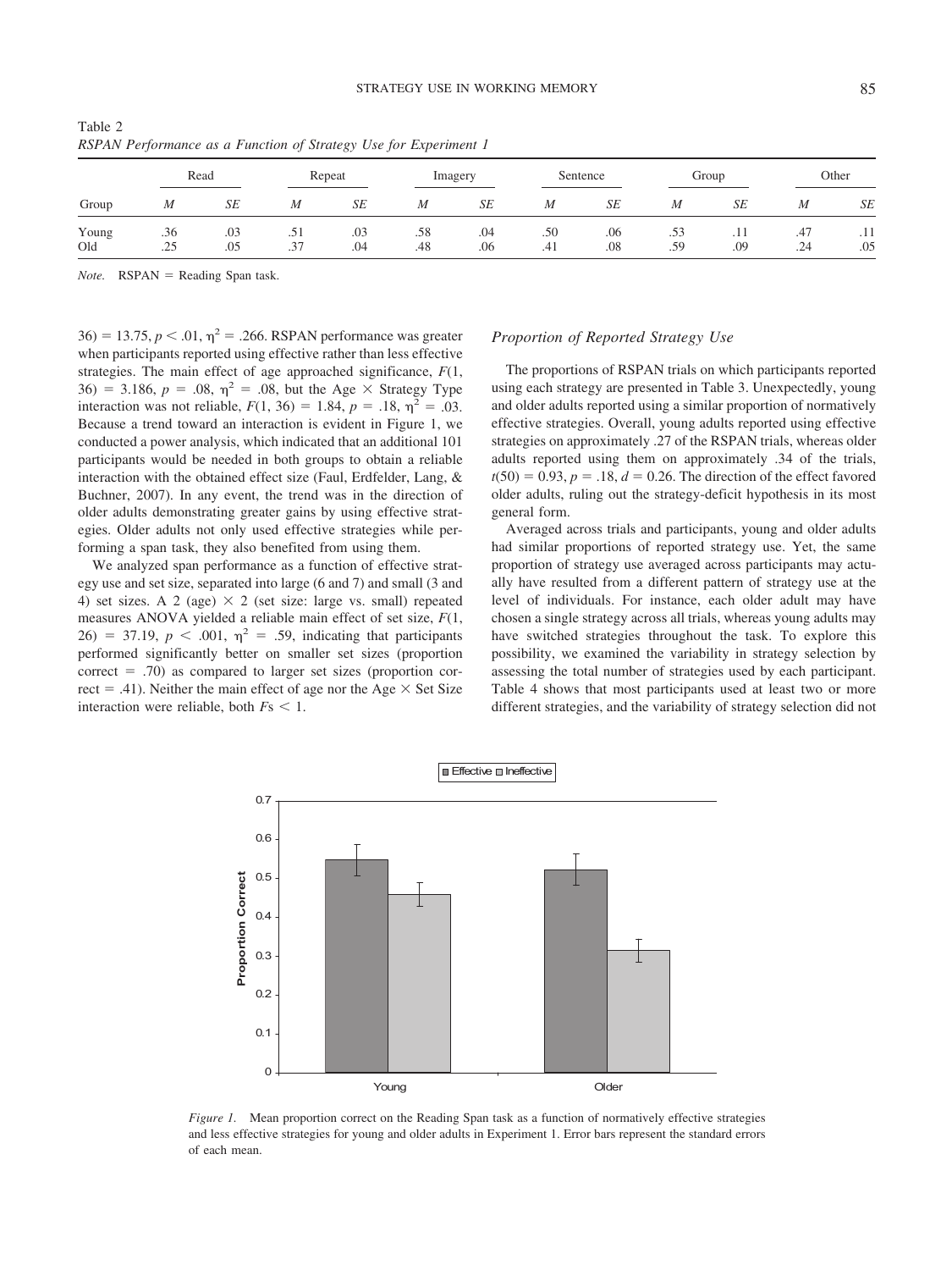|              |                      | $\sim$     |            |            |            |            |            |            |            |            |            |            |
|--------------|----------------------|------------|------------|------------|------------|------------|------------|------------|------------|------------|------------|------------|
|              |                      | Read       |            | Repeat     |            | Imagery    |            | Sentence   |            | Group      |            | Other      |
| Group        | M                    | SE         | M          | SE         | M          | SE         | M          | SE         | M          | SE         | M          | SE         |
| Young<br>Old | .21<br>$\sim$<br>. . | .07<br>.05 | .47<br>.40 | .07<br>.07 | .14<br>.11 | .02<br>.04 | .08<br>.12 | .04<br>.04 | .05<br>.11 | .02<br>.03 | .05<br>.09 | .02<br>.03 |

Table 3 *Proportion of Reported Strategy Use on the RSPAN Task for Experiment 1*

*Note.*  $RSPAN = Reading Span task.$ 

differ reliably between the two age groups, Mann–Whitney  $U =$ 287.5,  $p = .62$ .

Although age-related equivalence in effective strategy use across all set sizes is apparent, perhaps averaging across set sizes masked an embedded interaction. In particular, effective strategies may have been used less frequently by older adults (as compared to younger adults) on the larger set sizes (e.g., six and seven) and may have been used more frequently by older adults on the smaller ones (e.g., three and four). To evaluate this possibility, we conducted a 2 (age)  $\times$  2 (set size: large vs. small) repeated measures ANOVA on the proportion of effective strategies. It revealed a reliable main effect of set size,  $F(1, 50) = 5.07$ ,  $p < .05$ ,  $\eta^2 = .09$ , indicating that participants reported using a significantly higher proportion of effective strategies on smaller sets (.38) than on larger sets (.28). More important, neither the main effect of age nor the Age  $\times$  Set Size interaction were reliable (both  $Fs < 1$ ). Young and older adults were equally strategic at both large (young *M* .25; older  $M = .31$ ,  $d = 0.19$ ) and small set sizes (young  $M = .33$ ; older  $M = .43$ ,  $d = 0.27$ ).

# *Accounting for Age-Related Variance in Span Performance*

A hierarchical regression was conducted to compare the total amount of variance in RSPAN performance associated with age to

Table 4

*Number of Participants Using a Given Number of Different Strategies*

|                |    |              | No. of strategies |   |   |
|----------------|----|--------------|-------------------|---|---|
| Task and group |    | 2            | 3                 |   | 5 |
|                |    | Experiment 1 |                   |   |   |
| <b>RSPAN</b>   |    |              |                   |   |   |
| Young          | 5  | 5            | 8                 | 6 | 3 |
| Old            |    | 5            | 8                 | 4 | 4 |
|                |    | Experiment 2 |                   |   |   |
| <b>RSPAN</b>   |    |              |                   |   |   |
| Young          |    | 12           | 14                | 6 | 2 |
| Old            | 5  | 9            | 11                | 5 | 3 |
| <b>OSPAN</b>   |    |              |                   |   |   |
| Young          | 11 | 12           | 9                 | 3 | 0 |
| Old            | 8  | 13           |                   | 5 | 0 |

*Note.* In Experiment 1, we used only the RSPAN task. The number of different strategies does not include the *other* strategy. RSPAN = Reading Span task;  $OSPAN = Operation Span$  task.

the amount of variance in span performance associated with age after controlling for the proportion of effective strategy use. As would be expected from the direction of the age differences in strategy production, the proportion of effective strategy use did not account for any age-related variance in RSPAN performance. The total amount of variance in RSPAN performance associated with age was  $R^2 = .19$ ,  $\beta = -.14$ ,  $p < .01$ . After controlling for effective strategy use, age still accounted for RSPAN performance,  $R^2 = .22$ ,  $\beta = -.15$ ,  $p < .001$ .

To evaluate a prediction from the processing speed hypothesis, a second hierarchical regression was conducted to examine the amount of age-related variance in RSPAN performance after controlling for a composite perceptual speed variable (the average standardized scores on the letter comparison and pattern comparison tasks). After controlling for speed, the change in  $R^2$  for age was .05,  $\beta = -.08$ ,  $p = .08$ , compared to  $R^2 = .19$ , indicating that partialing on a measure of perceptual speed reduced the amount of age-related variance in span performance by 74%.

#### *Discussion*

Results from Experiment 1 demonstrated reliable age-related differences in RSPAN performance. Surprisingly, even though the span task demands executive functioning and older adults have shown strategy-production deficits in other cognitive task domains, they reported using normatively effective strategies just as often as young adults did. Moreover, none of the age-related variance in span performance was accounted for by a strategyproduction deficiency. These outcomes disconfirm the strategydeficit hypothesis.

#### Experiment 2

Given the unexpected lack of support for the strategy-deficit hypothesis, it was critical to replicate the age equivalence in strategy use and to extend this surprising outcome to a different span task. Accordingly, we ran a new experiment with the RSPAN task to replicate outcomes from Experiment 1 and also added the OSPAN task. Moreover, Experiment 1 used a descending order of set-size presentation, which may have made the task less demanding (as in May et al., 1999), thus increasing the likelihood that older adults could successfully generate strategies. In Experiment 2, we used a random order of set sizes to provide more favorable conditions for the strategy-deficit hypothesis. If this hypothesis was disconfirmed for both span tasks under the revised task design, a strategic account of age-related deficits in WM span performance would appear untenable.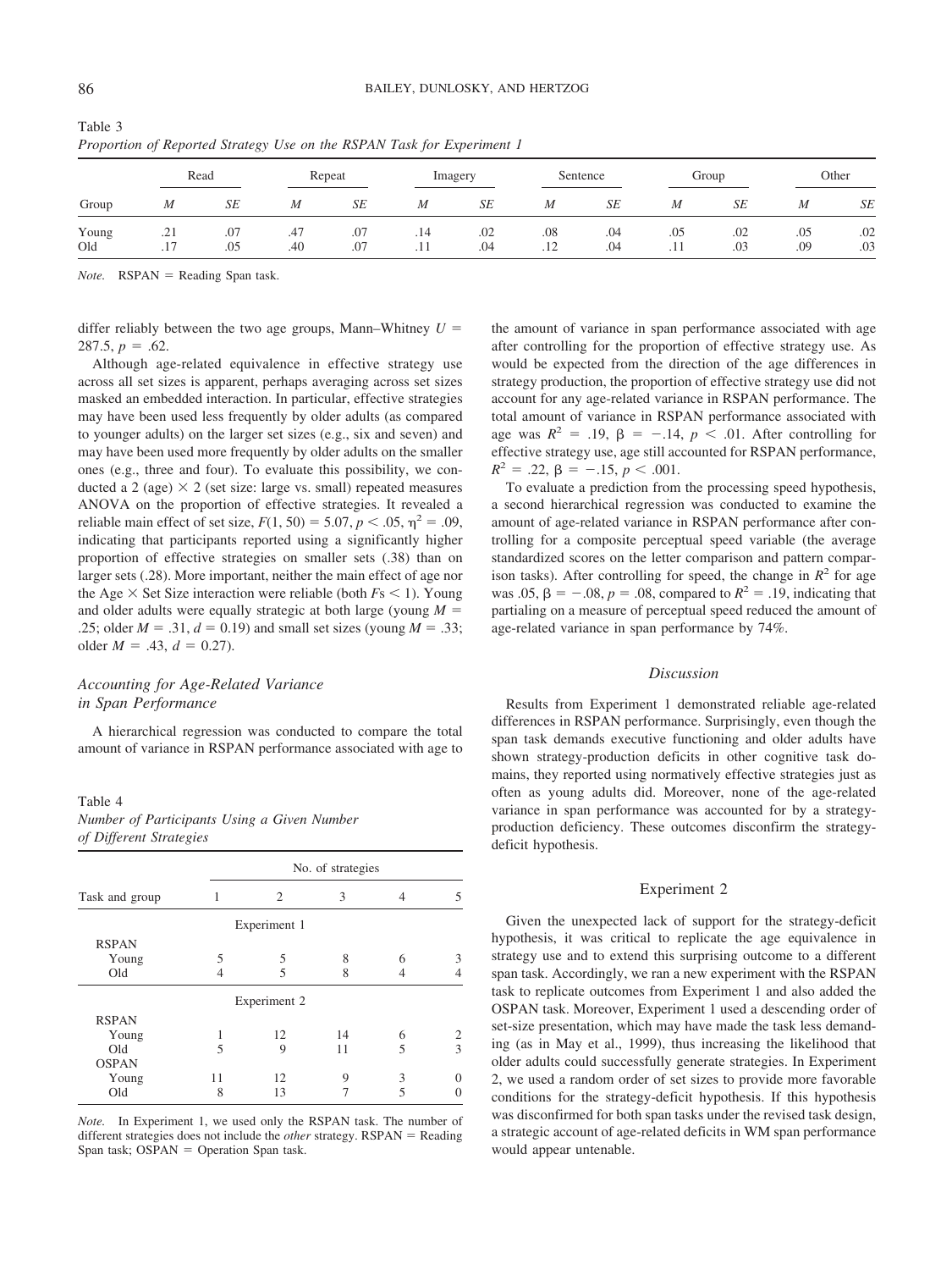Finally, to further investigate the contribution of strategy use to memory performance, all participants completed two standard episodic memory tasks (paired-associate recall and free recall) and reported their strategy use. Previous research has reported either small age-related deficits or equivalencies in effective strategy use on these memory tasks (e.g., Dunlosky & Hertzog, 2001; Hertzog et al., 1998). Nevertheless, strategy production on these tasks does provide evidence relevant to two secondary issues. First, perhaps older adults in the present samples were more strategic than is typical, which would be indicated if they reported the use of more strategies (as compared to younger adults) on the episodic memory tasks (i.e., typically, age-related deficits or equivalence is reported). Second, we could evaluate the degree to which individual differences in effective strategy use were stable across various memory tasks. Regarding the latter issue, if some people are consistently more strategic (e.g., strategic behavior forms a latent construct), then the correlations involving effective strategy use among all tasks should be high. If differences occur in strategic behavior for WM and episodic memory tasks, then strategy production in the two span tasks should correlate more highly with each other than with strategy production in the episodic memory tasks.

#### *Method*

## *Participants*

A total of 35 undergraduates (24 female, 11 male) from introductory psychology courses at Kent State University participated to complete a course requirement. Their mean age was 18.9 years, and their mean number of years of education was 12.1. Data for the older adult group from this experiment were collected at the Georgia Institute of Technology. A total of 33 older adults (22 female, 11 male) participated in this experiment, and each person was paid \$20 for their participation. The mean age for the older adults was 71.1 years, and their mean number of years of education was 15.9.

As in Experiment 1, all participants completed the two perceptual speed and vocabulary knowledge tasks. Again, young adults performed reliably better than older adults on both perceptual tasks, but older adults had reliably higher vocabulary scores than did young adults (Table 1).

## *Materials*

The RSPAN task was conducted in a similar manner as in Experiment 1, with two exceptions. First, the range of set sizes was reduced to three to six sentence–word pairs. Second, the order of set sizes was changed from a descending order to a randomized order that was used for all participants.

We modified the OSPAN task used by Engle, Tuholski, Laughlin, and Conway (1999). Participants saw a mathematical operation and a to-be-remembered word, for example, "Is  $(3 \times 2) + 5 = 10$ ? phone". They read the equation aloud, reported whether it was correct, and then read the word aloud. Immediately thereafter, the next operation–word pair appeared on the screen. A recall cue followed the final pair of the trial, and participants wrote the target words in serial order. OSPAN consisted of 16 experimenter-paced trials that ranged from three to six operation–word pairs. The order

of set sizes was initially randomized, and that order was used for all participants. As in the RSPAN task, participants completed set-by-set strategy reports.

*Free recall.* A list of 20 words appeared individually on the screen at a 5-s rate. Participants read recall instructions and then recalled the words in any order. After recall, participants described the strategies they used to help them remember the words, and they could indicate that they used more than one strategy. The percentage of participants who reported any given strategy was computed.

*Paired-associate recall.* Participants studied 40 unrelated word pairs (e.g., *doctor–lobster*) presented on the computer screen at a 5-s rate. During the recall phase, the cue (e.g., *doctor*) was presented, and participants typed in the correct response (e.g., *lobster*). Following recall, participants were presented with the list again, and they completed strategy reports in which they recounted which specific strategy (passive reading, rote repetition, interactive imagery, sentence generation, or *other*) they had used to study each word pair (Dunlosky & Hertzog, 2001).

## *Procedure*

Participants completed a 2-hr session in which the order of tasks for each individual consisted of completing the RSPAN task, a demographics questionnaire, the perceptual speed and vocabulary tasks, the free-recall task, the OSPAN task, and the pairedassociate recall task.

### *Results*

## *Performance on Span Tasks and on the Standard Memory Tasks*

Performance on both span tasks is presented in Table 5. In accordance with previous research, performances on the two span tasks were highly correlated (all participants,  $r = .78$ ; young adults only,  $r = .71$ ; older adults only,  $r = .77$ ). A reliable age-related difference was observed on the RSPAN task,  $t(66) = 3.38$ ,  $p <$ .001,  $d = 0.83$ . Although changing the format of the RSPAN task seemed to improve overall span performance (as compared to outcomes from Experiment 1), this increase most likely was due to dropping the set with seven pairs in the second experiment. A reliable age difference also was found on the OSPAN task,  $t(66)$  =  $2.09, p < .05, d = 0.51.$ 

The proportion of correctly recalled words for the episodic memory tasks is also reported in Table 5. Reliable age-related differences occurred on the paired-associate recall task,  $t(61)$  =

Table 5 *Recall Performance for Experiment 2*

|              |     | Young |     | Old |
|--------------|-----|-------|-----|-----|
| Task         | M   | SE    | M   | SЕ  |
| RSPAN        | .66 | .02   | .53 | .03 |
| <b>OSPAN</b> | .75 | .03   | .65 | .04 |
| PA recall    | .57 | .05   | .35 | .05 |
| Free recall  | .46 | .03   | .34 | .03 |
|              |     |       |     |     |

*Note.*  $RSPAN = Reading$  Span task;  $OSPAN = Operation$  Span task;  $PA =$  paired associate.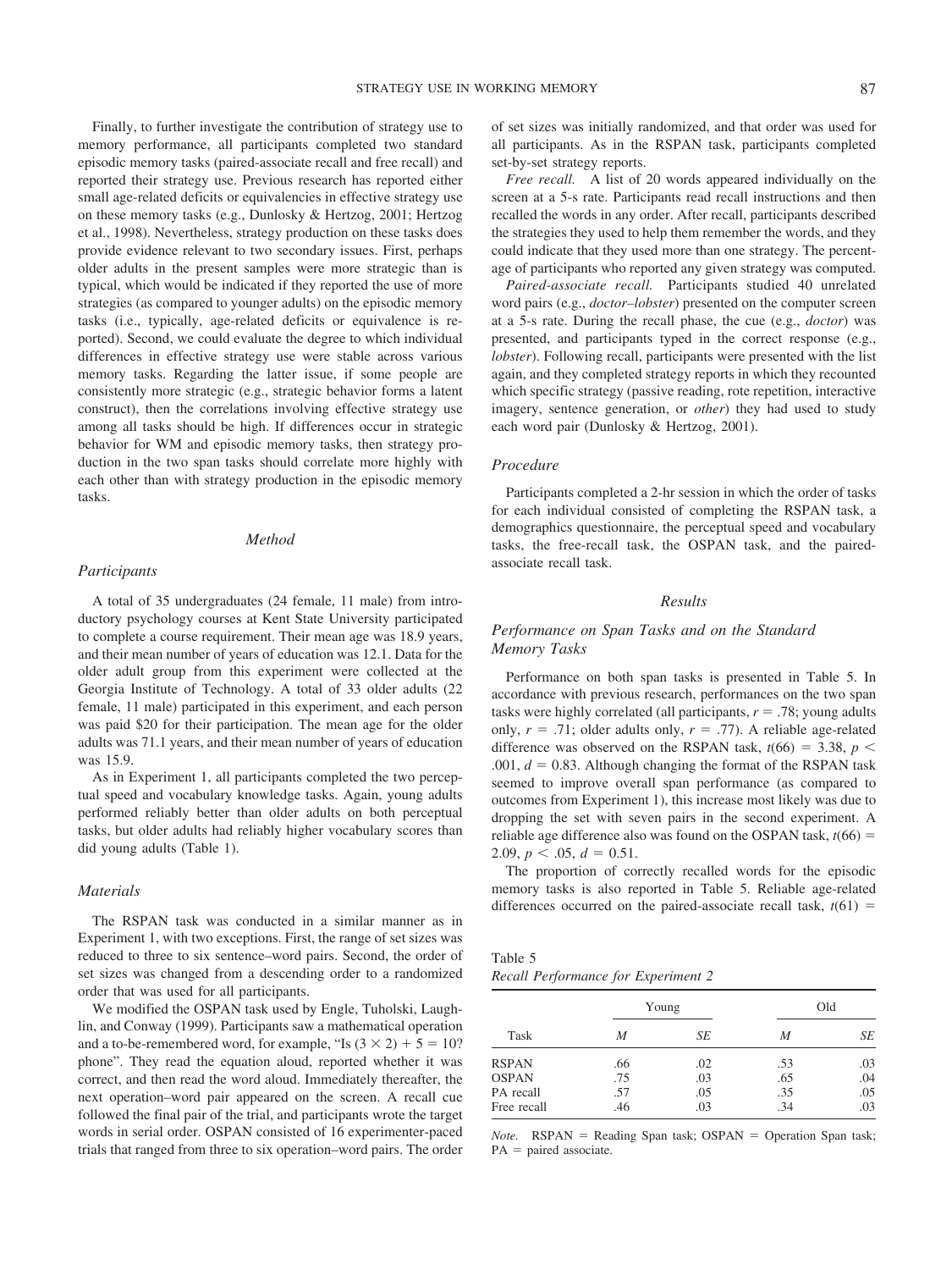3.2,  $p < .001$ ,  $d = 0.82$ , and on the free-recall task,  $t(72) = 2.97$ ,  $p < .01, d = 0.70.$ 

#### *WM Performance as a Function of Reported Strategy Use*

Span performance as a function of strategy reports is reported in Table 6. Given that our focus was on differences between normatively effective versus less effective strategies, we conducted analyses collapsed across them. Separate 2 (age)  $\times$  2 (strategy type) repeated measures ANOVAs were conducted for each of the span tasks.

For OSPAN, performance as a function of strategy effectiveness is presented at the top of Figure 2. The ANOVA on the OSPAN task revealed two reliable main effects: age,  $F(1, 32) = 7.34$ ,  $p <$ .05,  $\eta^2 = .19$ , and strategy type,  $F(1, 32) = 7.45$ ,  $p < .05$ ,  $\eta^2 =$ .16. The Age  $\times$  Strategy Type interaction was not reliable,  $F(1, 1)$ 32) = 0.37,  $p = .55$ ,  $\eta^2 = .01$ . For the RSPAN task (bottom of Figure 2), the ANOVA revealed a reliable main effect for strategy type,  $F(1, 46) = 4.07$ ,  $p < .05$ ,  $\eta^2 = .08$ . Neither the main effect for age nor the Age  $\times$  Strategy interaction was reliable,  $Fs < 1.62$ ,  $p s > .21$ ,  $\eta^2 s < .03$ . The lack of age effects occurred despite the reliable main effects of strategy type on both span tasks.

Again, analyses of span performance as a function of effective strategy use and set size yielded a reliable main effect of set size, RSPAN:  $F(1, 40) = 64.76$ ,  $p < .001$ ,  $\eta^2 = .62$ ; OSPAN:  $F(1, 40)$ 27) = 22.16,  $p < .001$ ,  $\eta^2 = .45$ , indicating that participants performed significantly better on smaller (RSPAN  $= .81$ , OSPAN = .91) as compared to larger set sizes (RSPAN = .58,  $OSPAN = .69$ ). We found no reliable main effects of age or Age  $\times$  Set Size interactions for either RSPAN or OSPAN performance, all  $Fs < 1$ . Results indicate that young and older adults benefit similarly from effective strategies at both large and small set sizes.

## *Episodic Memory Performance as a Function of Effective Strategy Use*

For the paired-associate task, mean proportion of correct recall performance was .72 ( $SEM = .07$ ) when younger adults reported using effective strategies (imagery, sentence generation) and .27  $(SEM = .07)$  when they used less effective ones (reading and repetition); mean recall was .58 ( $SEM = .06$ ) when older adults reported using effective strategies and .08 (*SEM*  $=$  .04) when they used less effective ones. A  $2 \times 2$  ANOVA revealed a reliable main effect of age,  $F(1, 43) = 5.90, p < .05, \eta^2 = .12$ , and a reliable

Table 6 *WM Performance as a Function of Reported Strategy Use for Experiment 2*



*Figure 2.* Mean proportion correct on the Operation Span (OSPAN) task and the Reading Span (RSPAN) task as a function of normatively effective strategies and less effective strategies for young and older adults in Experiment 2. Error bars represent the standard errors of each mean.

main effect of strategy type,  $F(1, 43) = 5.06$ ,  $p < .001$ ,  $\eta^2 = .64$ . The Age  $\times$  Strategy Type interaction was not reliable,  $F(1, 43)$  = 0.21,  $p = .65$ .

For free recall, strategy reports were not collected for individual words. Thus, to examine performance as a function of strategy use, we compared the proportion of correctly recalled words for participants who reported using an effective strategy (imagery, sentence generation and grouping) versus those who only reported

| win Performance as a Punction of Reported Strategy Ose for Experiment 2 |     |      |     |        |     |         |                  |          |     |       |                  |       |
|-------------------------------------------------------------------------|-----|------|-----|--------|-----|---------|------------------|----------|-----|-------|------------------|-------|
|                                                                         |     | Read |     | Repeat |     | Imagery |                  | Sentence |     | Group |                  | Other |
| Task and group                                                          | M   | SE   | M   | SE     | M   | SE      | $\boldsymbol{M}$ | SE       | M   | SE    | $\boldsymbol{M}$ | SE    |
| <b>RSPAN</b>                                                            |     |      |     |        |     |         |                  |          |     |       |                  |       |
| Young                                                                   | .51 | .05  | .66 | .03    | .66 | .05     | .70              | .04      | .69 | .08   | .58              | .08   |
| Old                                                                     | .43 | .05  | .52 | .04    | .58 | .08     | .65              | .05      | .74 | .04   | .37              | .10   |
| <b>OSPAN</b>                                                            |     |      |     |        |     |         |                  |          |     |       |                  |       |
| Young                                                                   | .65 | .08  | .75 | .04    | .92 | .04     | .78              | .06      | .86 | .06   | .55              | .19   |
| Old                                                                     | .57 | .06  | .65 | .05    | .62 | .10     | .76              | .07      | .76 | .08   | .63              | .09   |

*Note.* WM = working memory;  $RSPAN =$  Reading Span task;  $OSPAN =$  Operation Span task.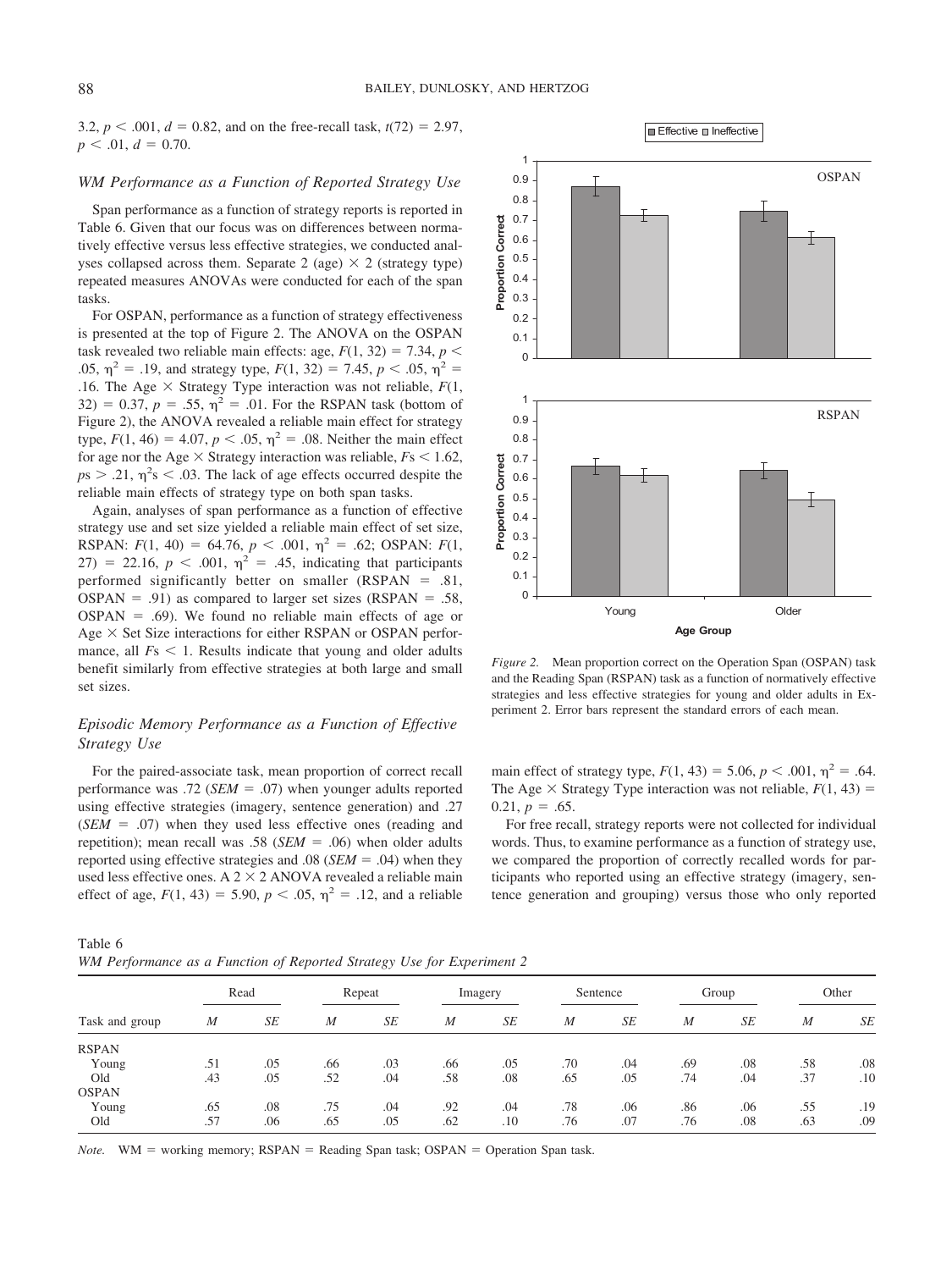using less effective ones (reading and repetition). The proportion of mean recall for younger adults who reported using effective strategies was .54 ( $SEM = .04$ ), and the proportion for those who used less effective strategies was .40 ( $SEM = .03$ ); the corresponding values for older adults were .40 (*SEM* = .05) and .29 (*SEM* = .03), respectively. A  $2 \times 2$  full-factorial ANOVA revealed a reliable main effect of age,  $F(1, 70) = 10.1, p < .05, \eta^2 = .02$ , and a reliable main effect of strategy type,  $F(1, 70) = 11.5$ ,  $p < .01$ ,  $\eta^2$  = .02. The Age  $\times$  Strategy Type interaction was not reliable,  $F(1, 70) = 0.22, p = .64.$ 

#### *Proportion of Reported Strategy Use*

*Span tasks.* Table 7 presents the proportions of trials on which participants reported using each strategy for the RSPAN task and for the OSPAN task. As in Experiment 1, we analyzed the reports by dividing them into two categories: normatively effective strategies and normatively less effective ones. No age differences occurred in the proportion of effective strategies reported for the RSPAN task (.36 for young adults and .34 for older adults),  $t(66) = 0.18$ ,  $p = .43$ ,  $d = 0.04$ , and no age differences occurred for the OSPAN task (.29 for young adults and .28 for older adults),  $t(63) = 0.15$ ,  $p = .44$ ,  $d = 0.04$ .<sup>1</sup>

To further examine strategy use, we evaluated whether agerelated differences occurred in the number of different strategies that individual participants reported using (Table 4). The variability of strategy selection did not differ significantly between the two age groups on either the RSPAN task,  $U = 537.5$ ,  $p = .61$ , or the OSPAN task,  $U = 504.0, p = .36$ .

Again, we examined whether age-related differences in strategy production existed at either large (e.g., five and six) or small (e.g., three and four) set sizes separately for the RSPAN and OSPAN tasks. The 2 (age)  $\times$  2 (set size) repeated measures ANOVAs revealed no reliable main effects of age or set size and no reliable Age  $\times$  Set Size interaction on either span task. Of particular interest is that young and older adults reported using similar proportions of effective strategies at large set sizes on both the RSPAN task (young  $M = .35$ , older  $M = .37$ ,  $d = 0.07$ ) and the OSPAN task (young  $M = .28$ , older  $M = .32$ ,  $d = 0.10$ ).

*Episodic memory tasks.* Reported strategy use on the episodic memory tasks is presented in Table 7. On the paired-associate task, young adults reported using normatively effective strategies (such as interactive imagery and sentence generation) on 53% of the word pairs, and older adults reported using them on 48% of the pairs,  $t(61) = 0.63$ ,  $p = .27$ ,  $d = 0.16$ . On the free-recall task, 59% of young adults reported using effective strategies, whereas 49% of older adults did so,  $t(72) = 0.70$ ,  $p = .25$ ,  $d = 0.16$ . These outcomes are consistent with previous research, which demonstrated small (Dunlosky & Hertzog, 2001; Hertzog et al., 1998) to minimal (Hertzog et al., 2008) age-related deficits in strategy production.

## *Accounting for Age-Related Variance in Span Performance*

To evaluate whether strategy production and processing speed accounted for the age-related variance in span performance, hierarchical regressions were conducted separately for the RSPAN and OSPAN tasks. For the RSPAN task, the total amount of variance in span performance associated with age was  $R^2 = .15$ ,  $\beta = -.13$ ,  $p < .001$ . After controlling for effective strategy use, the change in  $R^2$  for adding age was .14,  $\beta = -.12$ ,  $p < .001$ , which was only a 5% reduction in age-related variance. By contrast, when the variance due to processing speed was controlled, the change in  $R^2$ for adding age was .04,  $\beta = -.08$ ,  $p = .07$ . This change in  $R^2$ translates into a 72% reduction in age-related variance in span performance.

For the OSPAN task, the total amount of age-related variance in span performance was  $R^2 = .11$ ,  $\beta = -.12$ ,  $p < .01$ , and after controlling for effective strategy use, the change in  $R^2$  for adding age was .11,  $\beta = -0.12$ ,  $p < 0.01$ . Thus, controlling for effective strategy use did not reduce the age-related variance in span performance. By contrast, partialing the variance associated with processing speed produced a change in  $R^2$  for adding age equal to .05,  $\beta = -.09$ ,  $p = .08$ , which translates into a 59% reduction in age-related variance in span performance.

# *Correlations of Effective Strategy Use Among the Four Memory Tasks*

Finally, we examined the relationships of effective strategy use among the four tasks. Across individuals, we correlated the proportion of reported effective strategy use among the RSPAN, OSPAN, paired-associate, and free-recall tasks. For free recall, each individual received either a 1 if they reported using any effective strategies or a 0 if they did not. Given that reliable age-related differences did not arise in strategy production, we conducted these correlational analyses collapsed across age groups. The correlation between the proportions of effective strategy use on the RSPAN and OSPAN tasks was .72 ( $p < .01$ ). The correlations involving effective strategy use on the free-recall task were .47 with the RSPAN task ( $p < .01$ ), .29 with the OSPAN task  $(p < .05)$ , and .16 with the paired-associate task  $(p > .05)$ . The correlations involving the paired-associate task and both the span tasks were less than .18 ( $ps > .05$ ). Strategy use on the span tasks was highly consistent, suggesting reliable individual differences in strategic behavior and convergent validity of the two span tasks. More strategic participants on the span tasks were more strategic on the free-recall task. Nevertheless, participants who were the most strategic on one task were not necessarily the most strategic on all of them, suggesting that effective strategy use varies across the type of memory task being assessed.

## *Discussion*

In Experiment 2, age-related differences in overall span performance occurred both on the RSPAN task and on the OSPAN task.

<sup>&</sup>lt;sup>1</sup> Results from the a priori and empirical methods diverged only for the OSPAN task analysis. With the empirical method, repetition and sentence generation yielded the highest span performance and would be considered effective strategies, whereas reading, imagery, and grouping would have been considered less effective strategies. With this classification, effective strategies (and, in particular, repetition) were produced on significantly more trials by young adults than by older adults. Most important, agerelated differences in effective strategies (based on the empirical method) did not account for the observed deficit in span performance. Thus, both analytic methods yielded identical conclusions about the strategy-deficit hypothesis.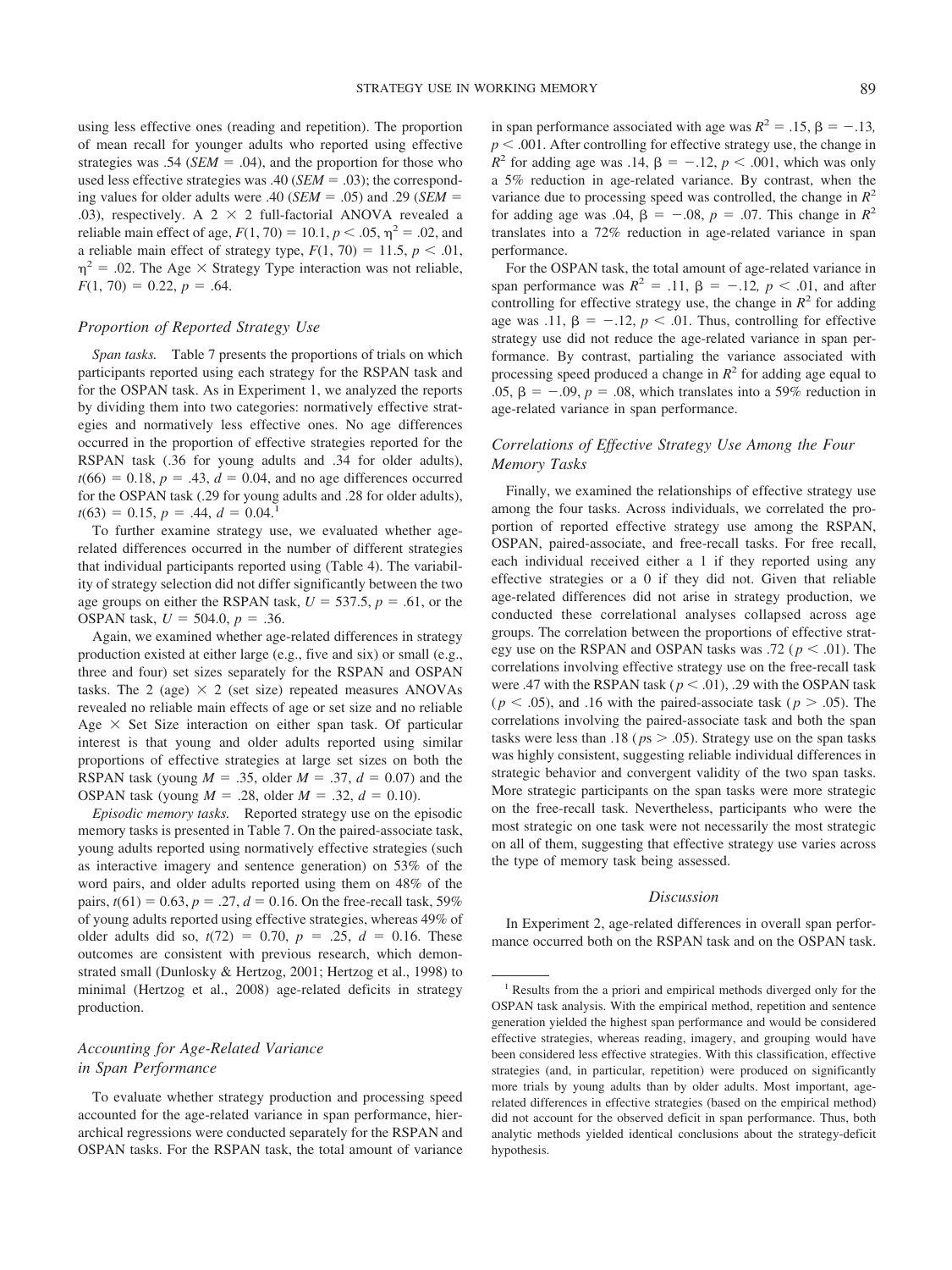| Table 7                                                              |  |  |  |
|----------------------------------------------------------------------|--|--|--|
| Proportion of Reported Strategy Use in Memory Tasks for Experiment 2 |  |  |  |

|                         |                  | Read |     | Repeat |                  | Imagery |                  | Sentence |                  | Group     |                  | Other |
|-------------------------|------------------|------|-----|--------|------------------|---------|------------------|----------|------------------|-----------|------------------|-------|
| Task and group          | $\boldsymbol{M}$ | SE   | M   | SE     | $\boldsymbol{M}$ | SE      | $\boldsymbol{M}$ | SE       | $\boldsymbol{M}$ | <b>SE</b> | $\boldsymbol{M}$ | SE    |
| <b>RSPAN</b>            |                  |      |     |        |                  |         |                  |          |                  |           |                  |       |
| Young                   | .13              | .03  | .47 | .05    | .14              | .03     | .18              | .04      | .04              | .01       | .04              | .01   |
| Old                     | .19              | .05  | .45 | .07    | .05              | .02     | .20              | .05      | .09              | .03       | .02              | .01   |
| <b>OSPAN</b>            |                  |      |     |        |                  |         |                  |          |                  |           |                  |       |
| Young                   | .14              | .05  | .56 | .06    | .08              | .03     | .16              | .05      | .05              | .02       | .01              | .01   |
| Old                     | .28              | .06  | .40 | .07    | .08              | .03     | .10              | .04      | .10              | .04       | .04              | .01   |
| Paired-associate recall |                  |      |     |        |                  |         |                  |          |                  |           |                  |       |
| Young                   | .12              | .04  | .22 | .05    | .34              | .06     | .19              | .05      | N/A              | N/A       | .11              | .05   |
| Old                     | .25              | .05  | .24 | .06    | .38              | .06     | .10              | .04      | N/A              | N/A       | .03              | .01   |
| Free recall             |                  |      |     |        |                  |         |                  |          |                  |           |                  |       |
| Young                   | .01              | .01  | .71 | .05    | .17              | .05     | .21              | .05      | .26              | .05       | .19              | .05   |
| Old                     | .01              | .01  | .42 | .06    | .21              | .05     | .19              | .05      | .15              | .04       | .36              | .06   |

*Note.* Given that reported strategy use for free recall was at the task level (vs. item level), proportion of strategy use does not add to 1.0 because participants could report using more than one strategy on the task.  $RSPAN =$  Reading Span task;  $OSPAN =$  Operation Span task.

As in Experiment 1, young and older adults reported similar proportions of effective strategy use on both tasks. These outcomes disconfirm the strategy-deficit hypothesis. Results from Experiment 2 also rule out an uninteresting explanation for why we did not find age-related deficits in strategy production: That is, the lack of an age-related strategy deficit on the span tasks could not have been due to the fact that the current sample of older adults was more proficient at using strategies, thereby masking a WM strategy-production deficit. In particular, our earlier work found that age differences in effective strategy production on episodic memory tasks are either relatively small (Dunlosky & Hertzog, 2001; Hertzog et al., 1998) or are virtually nonexistent (Dunlosky & Hertzog, 1998). The results from the present experiment are consistent with these previous findings (i.e., unreliable trends toward an age-related deficit in strategy production). Furthermore, the high correlation of span task strategy production for the RSPAN and OSPAN tasks indicates consistent individual differences in reported effective strategy use. Together with the strong relationship of strategy-production reports to span performance, the data suggest good reliability of the strategy report measures.

## General Discussion

A major goal of the present experiments was to evaluate the degree to which age-related deficits in strategy production account for the well-documented age differences in WM span performance. Evidence from two experiments consistently disconfirmed the strategy-deficit hypothesis. In particular, young and older adults reported using the same proportion of normatively effective strategies on both the RSPAN and OSPAN tasks (Tables 3 and 7). This outcome may seem surprising given the demanding nature of span tasks and strategy deployment, but we recently became aware of an independent study that also demonstrated age equivalence in strategy production on the OSPAN task (Touron et al., 2007). Although Touron et al.'s (2007) focus was on meta-cognitive monitoring during span tasks, they collected set-by-set strategy reports in their Experiment 2. In contrast to the present experiments in which participants made concurrent strategy reports, participants in their experiment first completed the entire OSPAN task and then made

a strategy report for each set. Their retrospective reports of effective strategy use were not reliably different for the younger and older adults. Thus, evidence from two laboratories converges on the conclusion that age-related deficits in strategy production during verbal span tasks cannot account for deficits on those tasks.

Given these outcomes, the question arises as to whether strategic behavior of any kind can account for age-related deficits in span performance. That is, whereas the strategy-deficit hypothesis focuses on a production deficiency at encoding, other aspects of strategy use may contribute to the age differences in span performance. Another type of strategic deficiency relevant to age-related deficits in memory is the utilization deficiency. A utilization deficiency is when mediators are produced at encoding, yet they have a minimal influence on task performance (Miller, 1994; Miller, Seier, Barron, & Probert, 1994). Our results are inconsistent with a utilization deficiency because both young and older adults, on average, benefited from the use of normatively effective strategies.

Two other kinds of deficiency are relevant: a *retrieval deficiency*, in which the mediators are less likely to be retrieved at test by older adults than by young adults, and a *decoding deficiency*, in which mediators are retrieved but are less likely to be decoded correctly by older adults. Both of these deficiencies account for some of the age-related deficits demonstrated in associative learning. In particular, even when older and younger adults produce effective mediators while learning word pairs, older adults are more likely to forget the mediators during the test, and when they remember them, they are less likely to produce the correct response (Dunlosky, Hertzog, & Powell-Moman, 2005). To directly evaluate the contribution of these deficiencies, one would need to measure the specific strategies (e.g., the specific images or sentences generated) at encoding and would need to have participants attempt to recall those strategies again at test, which was not done in the present study. However, evidence from Figures 1 and 2 indirectly suggests that these deficiencies account for only a small proportion (if any) of the age-related variance in WM span performance. For instance, when they reported using normatively effective strat-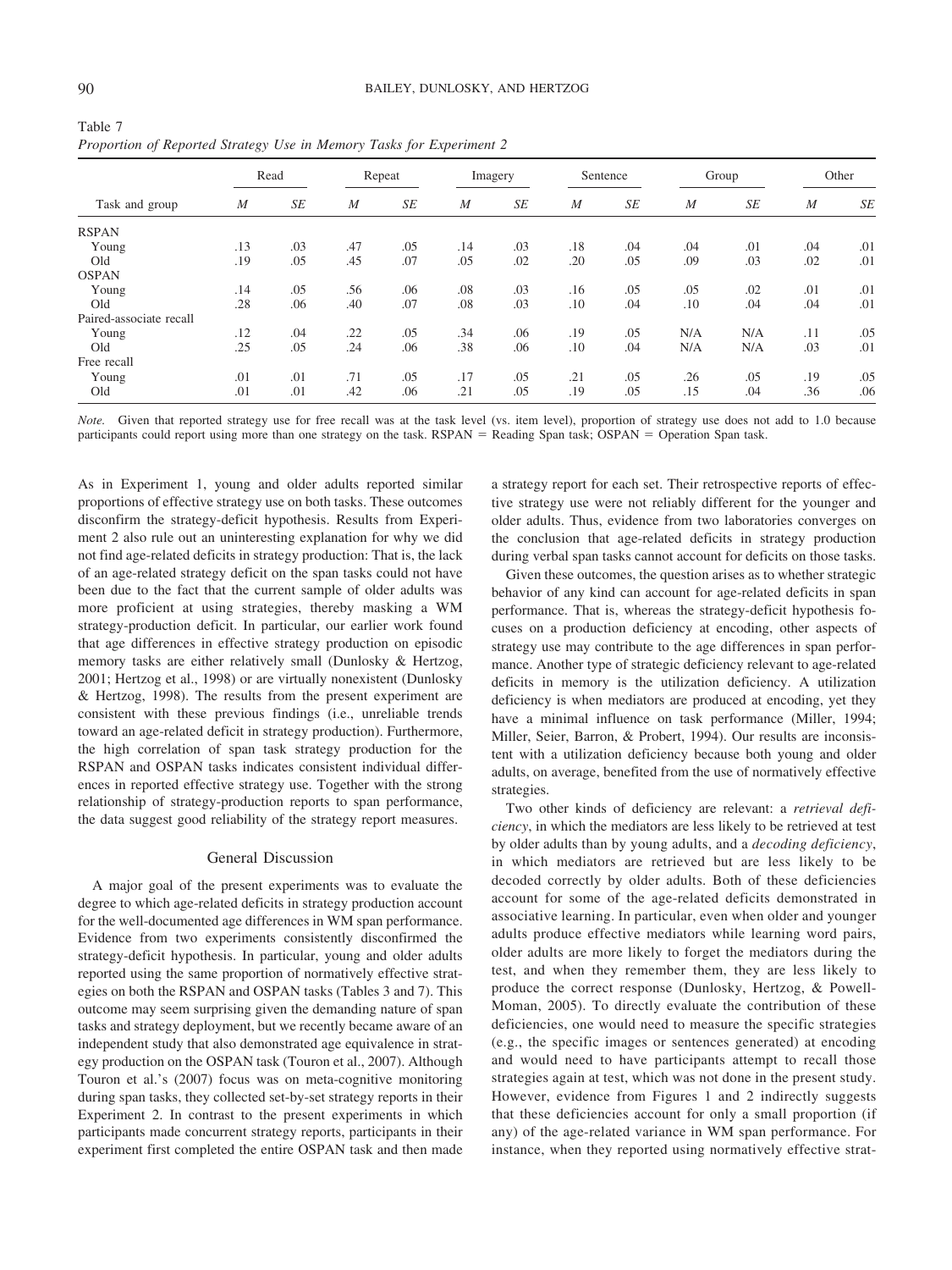egies, older adults obtained almost the same levels of span performance as did young adults, which suggests that both groups are equally effective at retrieving and decoding their mediators. Moreover, in contrast to paired-associate tasks that have relatively long retention intervals between encoding and test trials, mediators are unlikely to be forgotten or incorrectly decoded on span tasks when the retention interval is minimal.

Of importance, however, even though effective strategy production did not account for age-related deficits in span performance, individual differences in effective strategy use did account for a large proportion of the variance in span performance. To further demonstrate this empirical generalization (see also outcomes from the regression analysis reported earlier), we computed correlations between the proportion of normatively effective strategy use and span performance. In Experiment 1, Pearson correlations were .42 and .37, for younger and older adults, respectively. In Experiment 2, for younger and older adults, respectively, correlations were .23  $(p = .09)$  and .60 for the RSPAN task and were .40 and .52 for the OSPAN task. When computed across all participants, the correlations ranged from .27 to .44 (all  $ps < .05$ ) across both experiments. These outcomes are consistent with reports that strategy use influences span performance in young adults (Dunlosky & Kane, 2007; Kaakinen & Hyönä, 2007; McNamara & Scott, 2001; Turley-Ames & Whitfield, 2003), and they extend this finding to older adults. Thus, strategy use is an important determinant of individual differences in span performance across the life span, even though it cannot account for age-related deficits in span performance.

Although our main goal was to evaluate the strategy-deficit hypothesis, evidence from these experiments is consistent with the processing speed account (Salthouse, 1991) described in our introductory section. That is, after controlling for processing speed, the age-related variance in span performance was reduced by between 59% (Experiment 2) and 74% (Experiment 1). Even as the results demonstrated that performance on perceptual speed tasks explains a large amount of the relationship between span performance and age, processing speed may not necessarily be the underlying cause of the age-related deficit. Lindenberger and Baltes (1997) reported that measures of perceptual speed and sensorimotor abilities shared approximately 72% of their variance, which could suggest that processing speed is a marker for reduced sensory functioning or degeneration of another neural mechanism altogether.

In summary, the current experiments evaluated a plausible hypothesis for why age-related deficits arise on verbal span tasks; namely, we hypothesized that as compared to younger adults, older adults have more difficulties in producing effective strategies. Although effective strategy use explained a substantial proportion of variance in span performance, it could not explain any of the age-related variance in span performance, which was better accounted for by structural deficits as measured by speed of processing.

#### References

- Baddeley, A. D. (1986). *Working memory.* Oxford, England: Oxford University Press.
- Cohen, J. (1988). *Statistical power analysis for the behavioral sciences* (2nd ed.). Hillsdale, NJ: Erlbaum.
- Conway, A. R. A., Kane, M. J., Bunting, M. F., Hambrick, D. Z., Wilhelm, O., & Engle, R. W. (2005). Working memory span tasks: A methodological review and user's guide. *Psychonomic Bulletin and Review, 12,* 769 –786.
- Daneman, M., & Carpenter, P. A. (1980). Individual differences in working memory and reading. *Journal of Verbal Learning and Verbal Behavior, 19,* 450 – 466.
- Dunlosky, J., & Hertzog, C. (1998). Aging and deficits in associative memory: What is the role of strategy production? *Psychology and Aging, 13,* 597– 607.
- Dunlosky, J., & Hertzog, C. (2001). Measuring strategy production during associative learning: The relative utility of concurrent versus retrospective reports. *Memory & Cognition, 29,* 247–253.
- Dunlosky, J., Hertzog, C., & Powell-Moman, A. (2005). The contribution of mediator-based deficiencies to age differences in associative learning. *Developmental Psychology, 41,* 389 – 400.
- Dunlosky, J., & Kane, M. J. (2007). The contributions of strategy use to working memory span: A comparison of strategy assessment methods. *Quarterly Journal of Experimental Psychology, 60,* 1227–1245.
- Engle, R. W., Tuholski, S. W., Laughlin, J. E., & Conway, A. R. A. (1999). Working memory, short-term memory, and general fluid intelligence: A latent-variable approach. *Journal of Experimental Psychology: General, 128,* 309 –331.
- Faul, F., Erdfelder, E., Lang, A.-G., & Buchner, A. (2007). G\*Power 3: A flexible statistical power analysis program for the social, behavioral, and biomedical sciences. *Behavior Research Methods, 39,* 175–191.
- Friedman, N. P., & Miyake, A. (2004). The Reading Span test and its predictive power for reading comprehension ability. *Journal of Memory and Language, 51,* 136 –158.
- Hasher, L., & Zacks, R. T. (1988). Working memory, comprehension, and aging: A review and a new view. *Psychology of Learning and Motivation, 22,* 193–225.
- Hertzog, C. (1989). Influences of cognitive slowing on age differences in intelligence. *Developmental Psychology, 25,* 636 – 651.
- Hertzog, C., Dunlosky, J., & Robinson, A. E. (2008). *Intellectual abilities and metacognitive beliefs influence spontaneous use of effective encoding strategies.* Unpublished manuscript.
- Hertzog, C., McGuire, C. L., & Lineweaver, T. T. (1998). Aging, attributions, perceived control, and strategy use in a free recall task. *Aging, Neuropsychology, and Cognition, 5,* 85–106.
- Jenkins, L., Myerson, J., Hale, S., & Fry, A. F. (1999). Individual and developmental differences in working memory across the life span. *Psychonomic Bulletin and Review, 6,* 28 – 40.
- Kaakinen, J. K., & Hyönä, J. (2007). Strategy use in the reading span test: An analysis of eye movements and reported encoding strategies. *Memory, 15,* 634 – 646.
- Kausler, D. H. (1994). *Learning and memory in normal aging.* San Diego, CA: Academic Press.
- Lindenberger, U., & Baltes, P. B. (1997). Intellectual functioning in old and very old age: Cross-sectional results from the Berlin Aging Study. *Psychology and Aging, 12,* 410 – 432.
- May, C. P., Hasher, L., & Kane, M. J. (1999). The role of interference in memory span. *Memory & Cognition, 27,* 759 –767.
- McNamara, D. S., & Scott, J. L. (2001). Working memory capacity and strategy use. *Memory & Cognition*, 29, 10-17.
- Miller, P. H. (1994). Individual differences in children's strategic behavior: Utilization deficiencies. *Learning and Individual Differences, 6,* 285– 307.
- Miller, P. H., Seier, W. L., Barron, K. L., & Probert, J. S. (1994). What causes a utilization deficiency? *Cognitive Development, 9,* 77–102.
- Naveh-Benjamin, M., Craik, F. I. M., Guez, J., & Kreuger, S. (2005). Divided attention in younger and older adults: Effects of strategy and relatedness on memory performance and secondary task costs. *Journal*